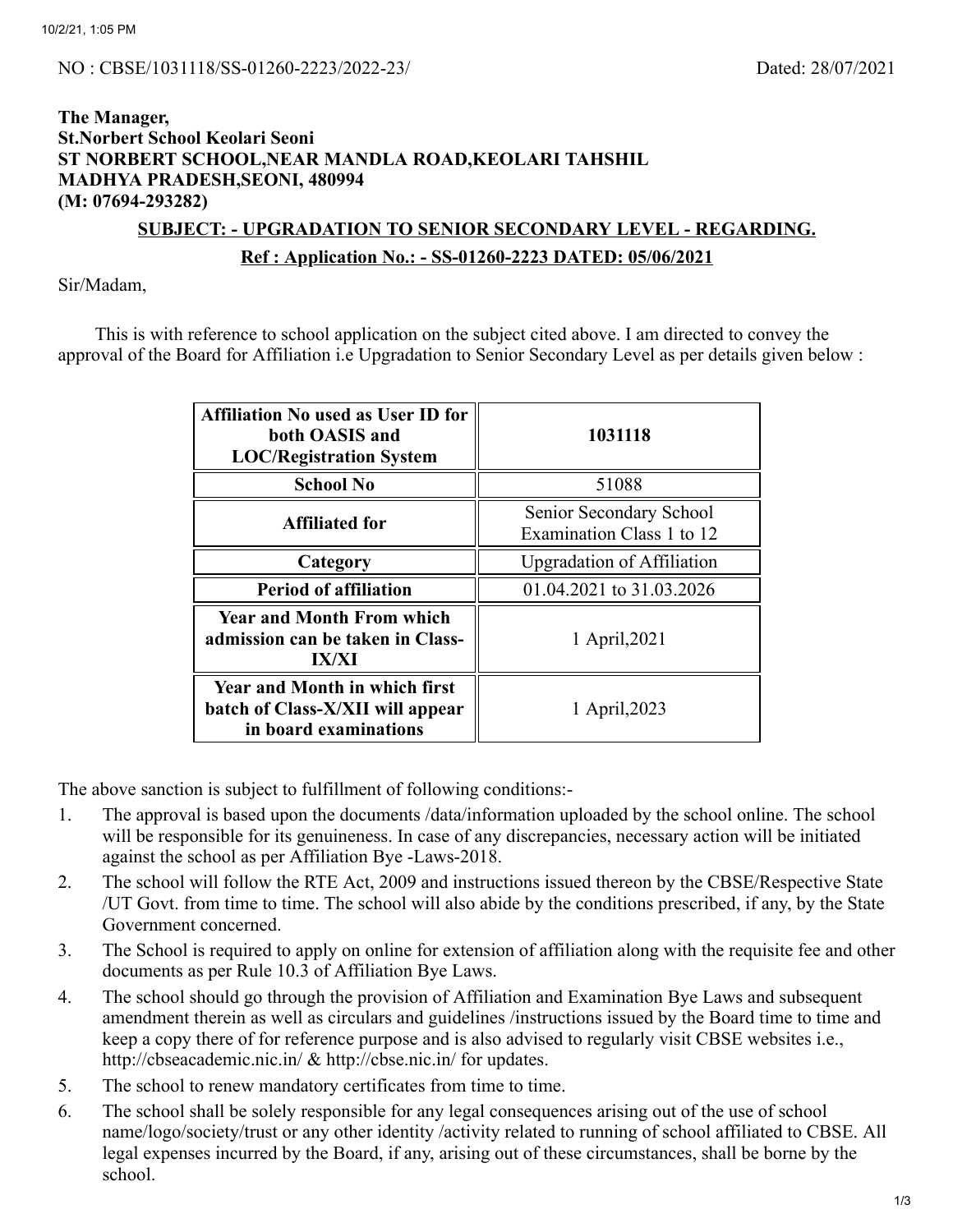### **"The school shall possess valid fire safety certificate and Building safety certificate during functioning of the school which shall be renewed from time to time as per norms".**

### **DEPUTY SECRETARY/JOINT SECRETARY (AFF.)**

| <b>SN</b>                                                                                                  | <b>Location of School</b>                          | Campus area | <b>Affiliation</b><br><b>Allowed</b>                                                                                                                                                                                                     | <b>Optimum No. of Sections</b> |  |
|------------------------------------------------------------------------------------------------------------|----------------------------------------------------|-------------|------------------------------------------------------------------------------------------------------------------------------------------------------------------------------------------------------------------------------------------|--------------------------------|--|
|                                                                                                            |                                                    |             |                                                                                                                                                                                                                                          | (From classes I/VI to X/XII)   |  |
| A.                                                                                                         | Areas/Cities mentioned in clause $3.6\ 1600\ $ sqm |             | Up to Class- $X$<br>only                                                                                                                                                                                                                 | 10                             |  |
| B                                                                                                          | Areas/Cities mentioned in clause $3.6$ 2400 sqm    |             | Up to Class-XII                                                                                                                                                                                                                          | 24                             |  |
| $\overline{\rm C}$                                                                                         | Areas/Cities mentioned in clause $3.6$ 3200 sqm    |             | Up to Class-XII                                                                                                                                                                                                                          | 28                             |  |
| D                                                                                                          | Class-X Cities (Clauses 3.5) and                   | $2000$ sqm  | Up to Class- $X$<br>only                                                                                                                                                                                                                 | 10                             |  |
|                                                                                                            | Areas mentioned in clause 3.7                      |             |                                                                                                                                                                                                                                          |                                |  |
| E                                                                                                          | Class-X Cities (Clauses 3.5) and                   | 3000 sqm    | Up to Class-XII                                                                                                                                                                                                                          | 24                             |  |
|                                                                                                            | Areas mentioned in clause 3.7                      |             |                                                                                                                                                                                                                                          |                                |  |
|                                                                                                            | Class-X Cities (Clause 3.5) and                    |             |                                                                                                                                                                                                                                          |                                |  |
| F                                                                                                          | Areas mentioned in clause 3.7 and                  | $4000$ sqm  | Up to Class-XII                                                                                                                                                                                                                          | 28                             |  |
|                                                                                                            | Areas/Cities mentioned in clause 3.4               |             |                                                                                                                                                                                                                                          |                                |  |
| G                                                                                                          | Pan India (Clause 3.3)                             | $6000$ sqm  | Up to Class-XII                                                                                                                                                                                                                          | 38                             |  |
| $\overline{\overline{\rm H}}$                                                                              | Pan India (Clause 3.2)                             | 8000 sqm    | Up to Class-XII                                                                                                                                                                                                                          | 48                             |  |
| I                                                                                                          | Pan India (Clause 3.2)                             | $>8000$ sqm | <b>Up to Class-XII</b><br>The number of sections shall be restricted in<br>accordance with 'H' above with land requirement<br>unit scaled down to 2000 square meters i.e. 12<br>sections for every 2000 square meter additional<br>land. |                                |  |
| The total number of sections taken together for classes XI and XII should not be more than 1/3 of          |                                                    |             |                                                                                                                                                                                                                                          |                                |  |
| optimum number of section allowed on the basis of land holding for any school.                             |                                                    |             |                                                                                                                                                                                                                                          |                                |  |
| The number of sections and students shall be restricted as per the actual facilities in the school.        |                                                    |             |                                                                                                                                                                                                                                          |                                |  |
| For class rooms of size less than 500 sq feet the enrolment shall be 0.08 X size of class rooms in sq feet |                                                    |             |                                                                                                                                                                                                                                          |                                |  |

#### **ENROLMENT TABLE**

**Important Notes :** 1. The school all labs needs to be enriched with more equipment's& etc. further, the labs equipment, reagents and specimens etc. kept in laboratories shall be in accordance with the laws, rules and regulations applicable. 2. The school is also required to restrict student's upto 20 in (03) room(s) (240 Sq. ft.) and further construct class room of minimum 500 Sq. ft. in future. 3. The school is required to appoint one Special Educator as per rule 13 (11) of Affiliation Byelaws of the Board and as mentioned in Board's circular dated 25.06.2015. 4. One Wellness Teacher (counsellor) is required to be appointed. 5. The school is required to